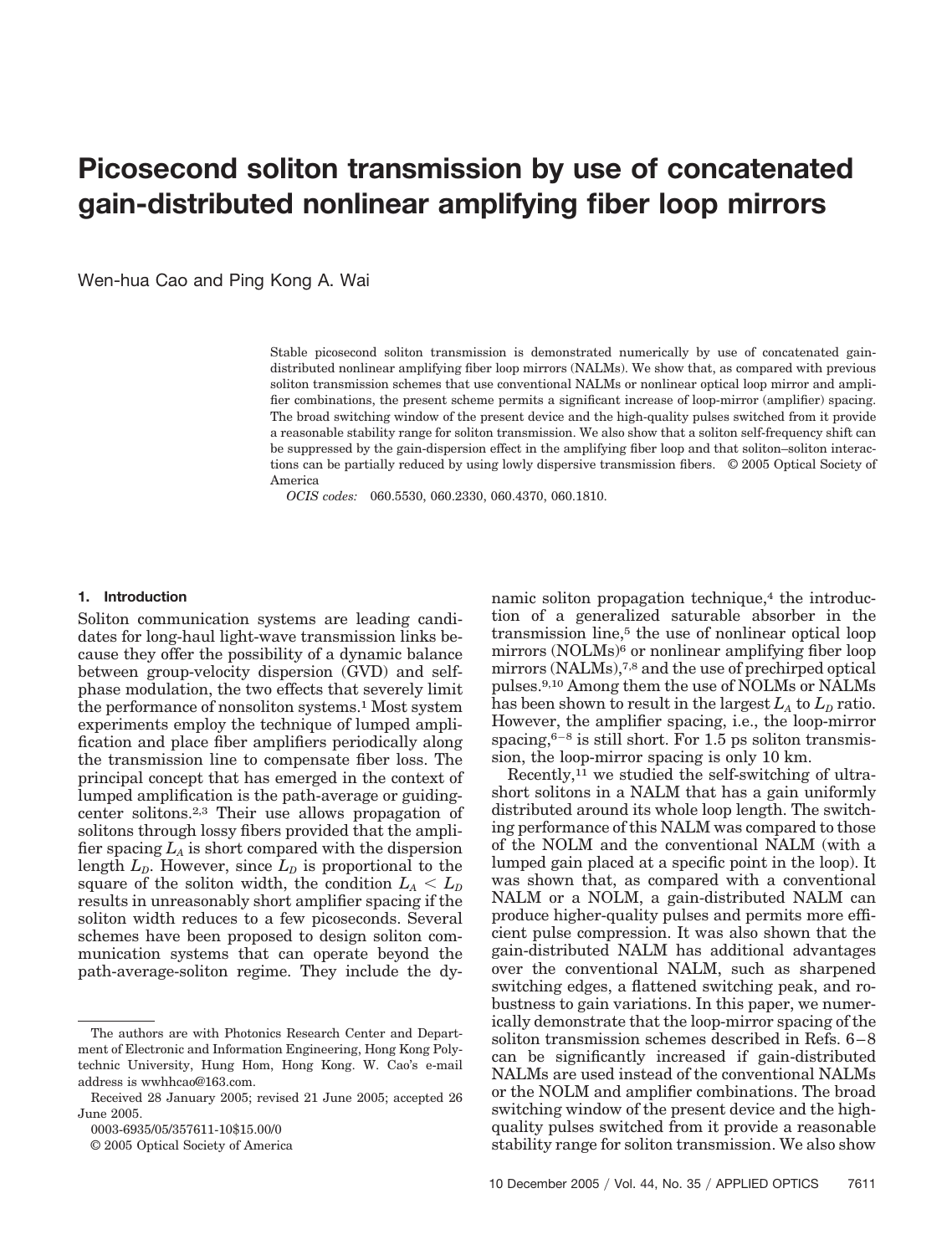that the soliton self-frequency shift can be suppressed by the gain-dispersion effect in the gaindistributed NALM and that soliton–soliton interactions can be partially reduced by using lowly dispersive transmission fibers. Note that our previous studies<sup>12</sup> have addressed the use of the gaindistributed NALM to simultaneously amplify and compress ultrashort fundamental solitons.

# **2. Basic Equations**

We assume that the gain-distributed NALM is constructed by connecting a piece of erbium-doped fiber (with uniform gain) to the two output ports of a fiber coupler. For simulations of pulse evolution in an erbium-doped fiber, we use the split-step Fourier method to solve a generalized nonlinear Schrödinger equation that takes the form12,13

$$
i \frac{\partial u}{\partial \xi} + \frac{1}{2} (1 - id) \frac{\partial^2 u}{\partial \tau^2} + |u|^2 u
$$
  
=  $\frac{i}{2} \mu u + i \delta \frac{\partial^3 u}{\partial \tau^3} + \tau_R u \frac{\partial |u|^2}{\partial \tau}$ , (1)

where  $\xi$ ,  $\tau$ , and  $u(\xi, \tau)$  are the normalized distance, time, and pulse envelope in soliton units, respectively. The parameters  $\mu$ ,  $d$ ,  $\tau_R$ , and  $\delta$  account for, respectively, the effects of gain, gain dispersion, Raman self-scattering (RSS), and third-order dispersion (TOD). In real parameters

$$
\xi = \frac{z}{L_D} = \frac{z|\beta_2|}{T_0^2}, \quad \tau = \frac{t - z/v_g}{T_0}, \quad d = g_0 L_D \frac{T_2^2}{T_0^2}, \quad (2)
$$

$$
\mu = (g_0 - \alpha)L_p, \ \delta = \frac{\beta_3}{6|\beta_2|T_0}, \ \tau_R = \frac{T_R}{T_0},
$$
\n(3)

where  $T_0$  is the half width (at the  $1/e$  intensity point) of the input pulse,  $v_g$  is the group velocity,  $\beta_2$  is the GVD coefficient,  $\beta_3$  is the TOD coefficient,  $T_R$  is the Raman resonant time constant,  $\alpha$  is the fiber loss,  $T_2$ is the dipole relaxation time,  $g_0$  is the unsaturated  $\text{gain, and } L_D = {T_0}^2 / \left\lfloor \beta_2 \right\rfloor \text{ is the dispersion length. We}$ do not include self-steepening and two-photon absorption effects since they play much smaller roles when compared with the other effects.

The input pulse is assumed to be

$$
u(0, \tau) = A \operatorname{sech}(\tau), \tag{4}
$$

where the parameter *A* is usually called soliton order (although sometimes it may not be an integer) and is related to the physical parameters by

$$
A^2 = \frac{\gamma P_0 T_0^2}{|\beta_2|}.
$$
 (5)

The parameter  $\gamma$  is the nonlinearity coefficient and  $P_0$ is the peak power of the input pulse. Equation (1) can also describe pulse evolution in a passive fiber when the gain and gain-dispersion terms are excluded.

# **3. Switching Characteristics of Nonlinear Optical Loop Mirrors and Nonlinear Amplifying Fiber Loop Mirrors**

Before we investigate soliton transmission, it is useful to compare the switching characteristics of a gaindistributed NALM to those of a conventional NALM and a NOLM and amplifier combination. In all cases, we neglect the amplifier noise in our simulations. The input pulse width is assumed to be the same, i.e.,  $T_{\text{FWHM}} = 5 \text{ ps } (T_0 \approx 2.836 \text{ ps})$ , the fiber parameters are  $\beta_2 = -20 \text{ ps}^2/\text{km}$  and  $\gamma = 5 \text{ W}^{-1} \text{ km}^{-1}$ , and the loop length is fixed at  $\pi L_D$  (~1.26 km). We temporarily neglect the effects of gain dispersion, RSS, and TOD because they have negligible influence on the switching characteristics for an input pulse as wide as 5 ps. Fiber loss is included with  $\alpha = 0.046$  km<sup>-1</sup>  $(i.e., 0.2 dB/km)$  in the cases of a conventional NALM and NOLM and amplifier combinations.

Figures 1(a) and 1(b) show, respectively, the switching characteristics of a conventional NALM with a lumped gain of 5 and 10 dB. For each case, the coupler is symmetric with a power-splitting ratio of 50:50 and the amplifier is placed within the loop immediately after the coupler. The solid, dashed, and dashed–dotted curves show, respectively, the dependence of the loop transmission, the pedestal energy, and the time-bandwidth product  $(\Delta \nu \Delta \tau \times 100)$  of the transmitted pulse on the peak power of the input pulse. The horizontal dotted line in each case shows the time-bandwidth product of  $0.315(\times 100)$  of a transform-limited hyperbolic-secant pulse. Here the transmission is defined as the ratio of the transmitted (switched) energy to the sum of the transmitted and reflected energies. In the definition of the time–bandwidth product,  $\Delta v$  and  $\Delta \tau$  represent, respectively, the spectral full width at half-maximum (FWHM) and temporal FWHM of the transmitted pulse. The pedestal energy is defined as the relative difference between the total energy of the transmitted pulse and the energy of a hyperbolic-secant pulse having the same peak power and width as those of the transmitted pulse, i.e.,

Pedestal energy (
$$
\%
$$
) =  $\frac{|E_{\text{total}} - E_{\text{sech}}|}{E_{\text{total}}} \times 100\%$ . (6)

Note that the energy of a hyperbolic-secant pulse with peak power  $P_{\text{peak}}$  and pulse width  $T_{\text{FWHM}}$  is given by

$$
E_{\rm sech} = 2P_{\rm peak} \frac{T_{\rm FWHM}}{1.763}.\tag{7}
$$

Figures 1(c) and 1(d) show the compression factor (solid curve) and the soliton order (dashed curve) of the transmitted pulses corresponding, respectively, to Figs. 1(a) and 1(b), where the compression factor is defined as the ratio of the  $T_{\text{FWHM}}$  of the input pulse to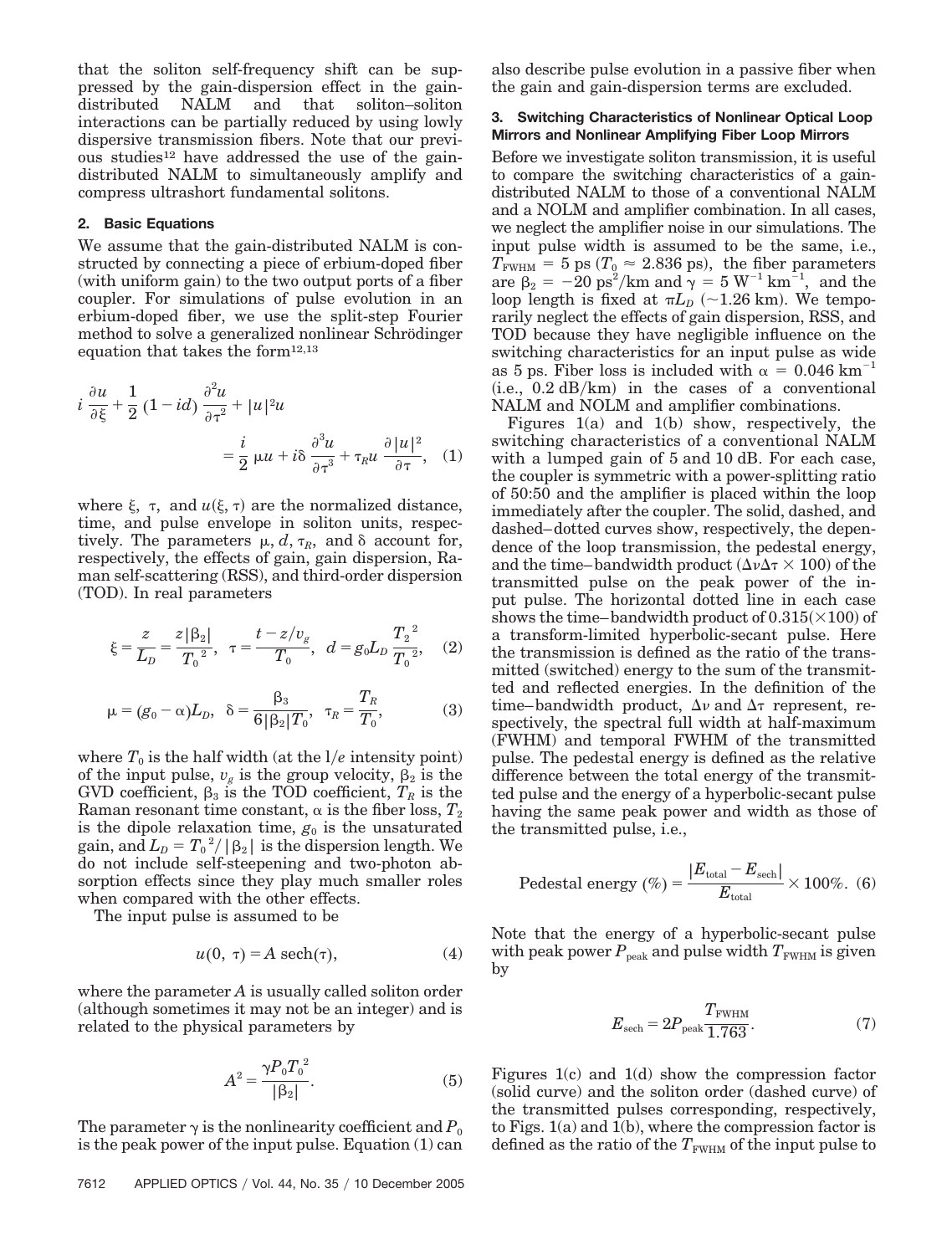

Fig. 1. Switching characteristics of a conventional NALM: (a), (c) with a lumped gain of 5 dB; (b), (d) with a lumped gain of 10 dB, where  $\Delta\nu\Delta\tau$ is the time–bandwidth product of the transmitted pulse.

that of the transmitted pulse, and the soliton order is estimated from the peak power and width of the transmitted pulse. We see that the conventional NALM exhibits a sinusoidal transmittance with slow switching transitions near the switching edges, which is a disadvantage for all-optical ultrafast digital signal processing. The qualities of the transmitted pulses around the transmission peak are poor since the pulses are chirped and are accompanied by nonnegligible pedestals (>10%). The compression factor around the transmission peaks is kept below 1.5 and seems to be insensitive to the amplifier gain. Although the soliton orders are close to those of fundamental solitons, the transmitted pulses do not actually retain the characteristics of fundamental solitons because they are chirped and are accompanied by pedestals.

Figure 2 shows the switching characteristics of the NOLM and amplifier combination, where Figs. 2(a) and 2(c) correspond to the case in which the coupler has a power-splitting ratio of 56:44 (which is the typical value used for the gain-distributed NALM discussed later), and Figs. 2(b) and 2(d) correspond to the case in which the coupler has a power-splitting ratio of 60:40. In both cases, the same lumped gain of 10 dB is placed at the input port (outside the loop). It is seen that, as compared with the conventional NALM, the NOLM and amplifier combination exhibits a sharpening of the switching transition as well as a flattening of the switching peak [see Fig. 2(b)]. The compression factor is slightly larger than that provided by the conventional NALM. In fact, the coupler power-splitting ratio of 60:40 used for Figs. 2(b) and 2(d) is almost the best one in respect of the transmission and the pedestal energy. However, in most cases the transmitted pulses are not close to transformlimited pulses. Simulations not shown here indicate that when the time– bandwidth product of the transmitted pulse drops below or increases above 0.315, the transmitted pulse deviates from the sech pulse and is chirped. When the time– bandwidth product drops below 0.315, the transmitted pulse is positively chirped, whereas when the time– bandwidth product increases above 0.315, the transmitted pulse is negatively chirped.

The results are quite different if we place a distributed gain instead of a lumped gain in the loop. Figure 3 shows the switching characteristics of the gain-distributed NALM under conditions identical to those of Figs.  $1(b)$  and  $1(d)$  except that the 10 dB gain is uniformly distributed along the loop and that the coupler is asymmetric with power-splitting ratios of 54:46 for Figs. 3(a) and 3(c) and 56:44 for Figs. 3(b) and 3(d). As compared to the two cases discussed above, we see that distributed gain causes a significant improvement in the quality of the transmitted pulse. Here, the pedestals of the transmitted pulses are very small (less than  $5\%$ ) and the transmitted pulses are very close to transform-limited pulses. Another difference is that the gain-distributed NALM permits more significant pulse compression than the conventional NALM or the NOLM and amplifier com-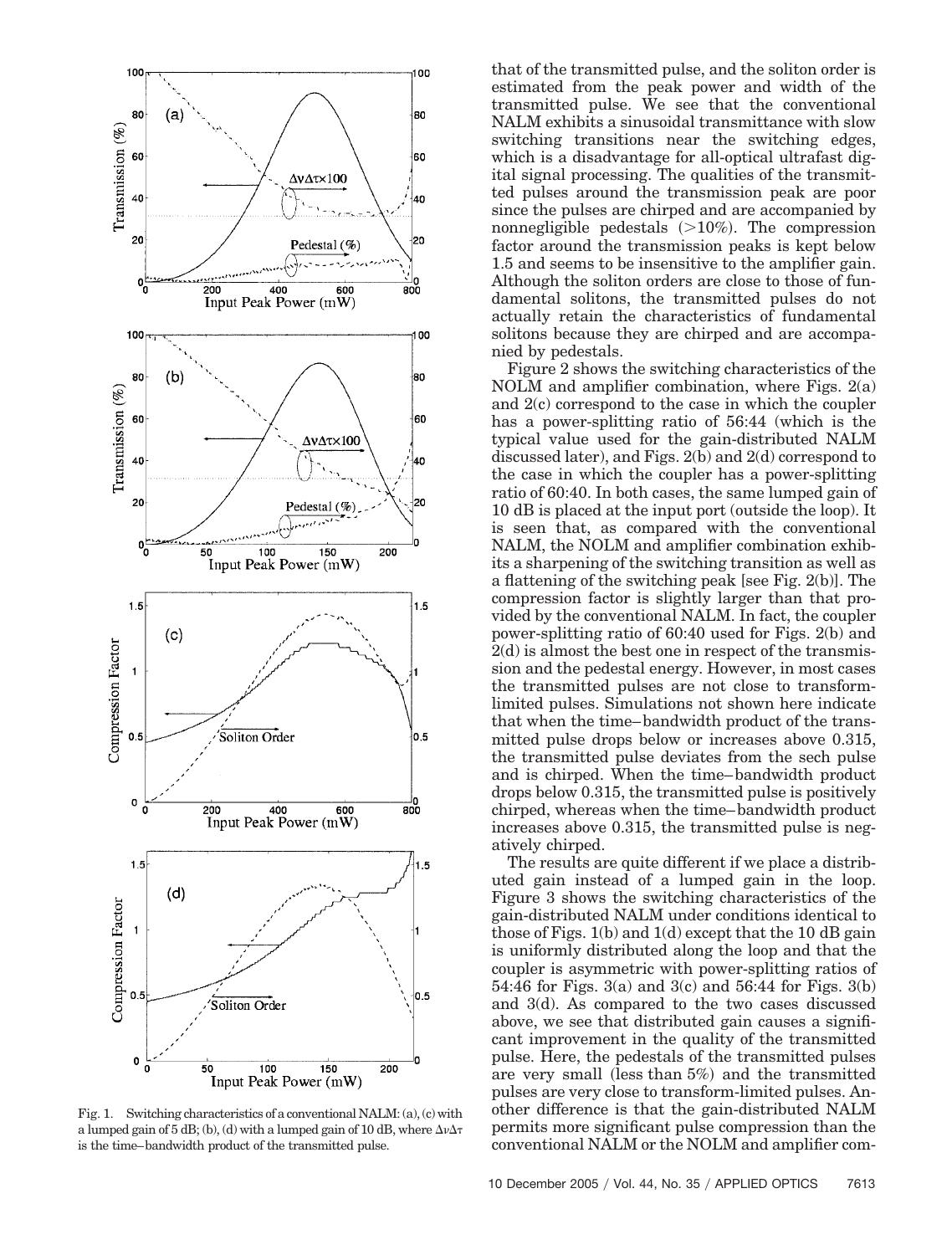



Fig. 2. Switching characteristics of a NOLM and amplifier combination: (a), (c) the coupler has a power-splitting ratio of 56:44; (b), (d) the coupler has a power-splitting ratio of 60:40. In each case, a lumped gain of 10 dB is placed at the input port (outside the NOLM), where  $\Delta\nu\Delta\tau$  is the time–bandwidth product of the transmitted pulse.

Fig. 3. Switching characteristics of a gain-distributed NALM with a gain of 10 dB: (a), (c) the coupler has a power-splitting ratio of 54:46; (b), (d) the coupler has a power-splitting ratio of 56:44, where  $\Delta \nu \Delta \tau$  is the time–bandwidth product of the transmitted pulse.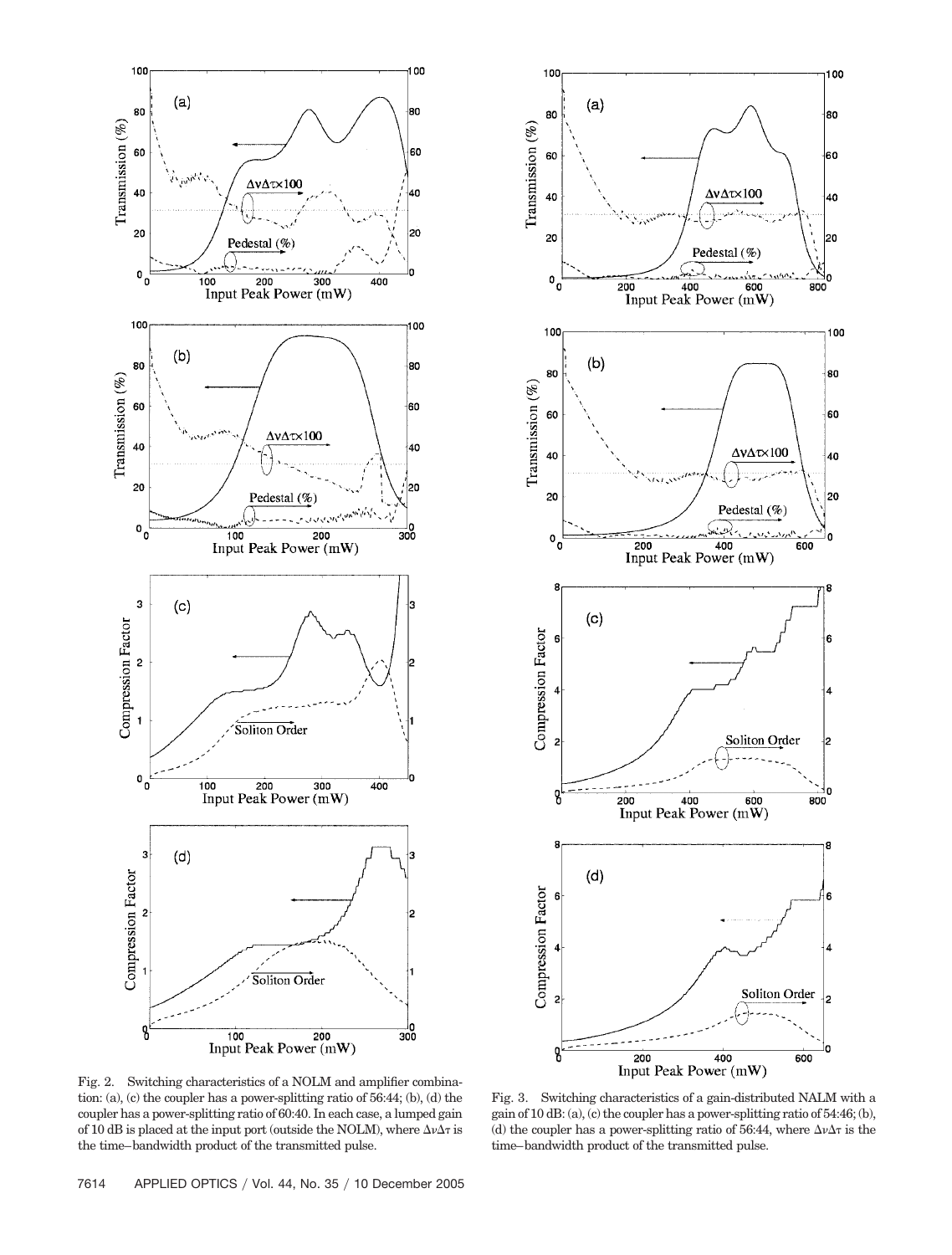

bination. This compression nature will be very effective for compensating fiber-loss-induced soliton broadening and is really the motivation for our attempting to use a gain-distributed NALM to increase the amplifier spacing of a soliton transmission system.

The different performance between the gaindistributed NALM and the conventional NALM or the NOLM and amplifier combination can be understood as follows. In the case of the conventional NALM, one of the counterpropagating pulses in the loop experiences compression while the other experiences broadening because the amplifier is asymmetrically placed. Thus a serious mismatch of pulse shapes occurs when the two pulses recombine at the coupler. The situation is the same for the NOLM and amplifier combination because of the asymmetric coupler. Whereas, in the case of the gain-distributed NALM, both the clockwise and counterclockwise pulses experience compression because of the distributed gain. Thus, unlike the other two cases, serious mismatch of the counterpropagating pulse shapes in the gain-distributed NALM is prevented, leading to more complete interference when the two pulses recombine at the coupler.

## **4. Soliton Transmission Using Gain-Distributed Nonlinear Amplifying Fiber Loop Mirrors**

## A. Demonstration of the Technique

Figure 4 shows the transmission scheme that is similar to that adopted in Ref. 6 except that gaindistributed NALMs are used instead of the NOLM and amplifier combination. The gain-distributed NALM is identical to that used for Figs. 3(b) and 3(d) and is inserted periodically in the transmission link. The coupler power-splitting ratio of the gain-distributed NALMs is chosen to be 56:44 so that the switching window is flat and smooth, and the switched pulse has a higher quality as seen from Figs. 3(b) and 3(d). To provide a uniform gain along the entire loop length, the loop can be pumped simultaneously in both clockwise and counterclockwise directions using two semiconductor lasers located at the two ends of the loop. At the input of each loop mirror, an optical isolator is placed to absorb any pulse components reflected from the loop mirror. The parameters  $\beta_2$  and  $\gamma$  of the transmission fiber are identical to those of the fiber loop, and the transmission fiber loss is  $0.2 \text{ dB/km}$ . Pulse propagation within both the NALM and the transmission fiber is modeled by the



sion fiber link with concatenated gain-distributed NALMs, where (a) and (c) are measured at the inputs of the NALMs and (b) and (d) are measured at the outputs of the NALMs.

numerical integration of Eq. (1) while temporarily neglecting the effects of gain dispersion, RSS, and TOD.

Figure 5 shows soliton transmission over 1288.71 km with a loop-mirror spacing of 42.957 km, where the input pulse to the first NALM is  $1.05 \text{ sech}(\tau)$ with  $P_0 = 548.3$  mW and  $T_{\text{FWHM}} = 5$  ps, which is close to a fundamental soliton. The loop length is fixed at  $\pi L_D$  (~1.263 km), and the first NALM is set to operate at a switching point slightly past its switching peak. Figures 5(a) and 5(b) show the pulse shapes measured, respectively, at the input and output of each NALM, and Figs. 5(c) and 5(d) show the spectra of the pulses corresponding, respectively, to Figs. 5(a) and 5(b). The intensities of the pulse shapes and spectra are normalized, respectively, to the peak intensities of the input pulse shape and spectrum. We see that the input pulse is amplified and compressed with a compression ratio of approximately 4 when it is switched by the NALM every time. The dispersive waves or noise and continuum around the input pulse are suppressed by the NALM. The switched pulse is close to a fundamental soliton but with higher energy than that of the input pulse. Transmission loss attenuates the pulse energy and broadens its width, and the pulse is nearly recovered after it passes through the next NALM. We see that although the pulse intensity varies at the input of each NALM, it does not affect the periodic transmission because the NALM provides a negative feedback mechanism as analyzed in Refs. 6 and 8. Figure 5(c) shows that, at the input of each NALM, sidebands are formed because the pulse transmitted from the former NALM is not exactly a fundamental soliton and emits dispersive waves when it propagates in the transmission fiber. The dispersive waves lead to the generation of the spectral sidebands. The sidebands are significantly suppressed and the soliton nature of the pulse is nearly recovered when it passes through the NALM every time as shown in Fig. 5(d). Note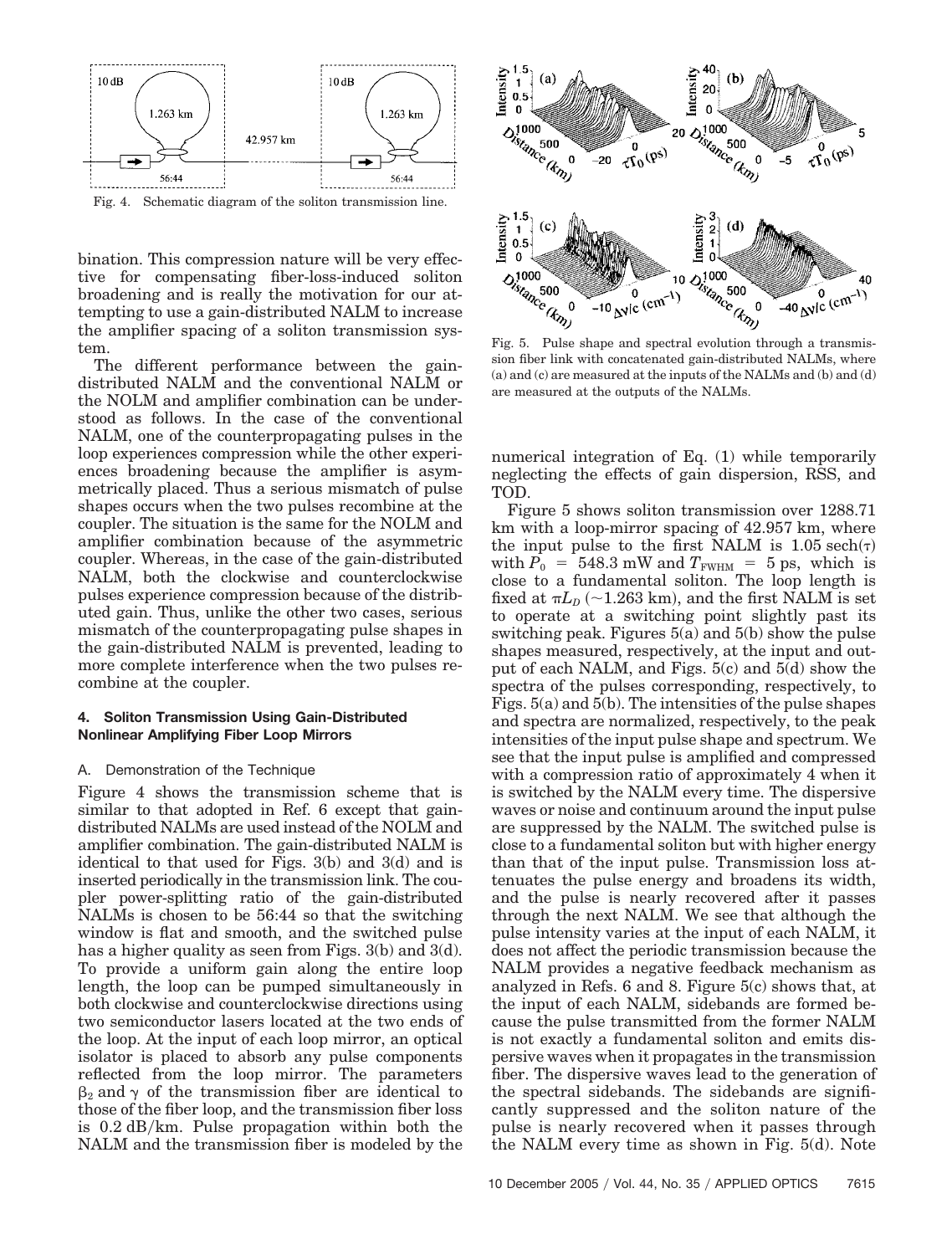that the 10 dB gain incorporated in each NALM is larger than that needed to balance the transmission loss; the residual gain is consumed by the reflection of the NALM. We have assumed that any pulse components reflected back up the input are absorbed by optical isolators. We have also assumed lossless couplers and lossless splices.

It should be pointed out that the nonlinearity coefficient  $\gamma$  assumed for the transmission fiber is larger than that of most telecommunication fibers. However, the choice of a particular  $\gamma$  value should not affect the demonstration of the transmission scheme because all figures above will remain the same if we decrease the  $\gamma$  of both the NALMs and the transmission fibers from 5 to 2  $W^{-1}$  km<sup>-1</sup> (which is the typical  $\gamma$  value of most telecommunication fibers) while increasing the input peak power to the first NALM by a factor of 2.5. Choosing a larger  $\gamma$  has two advantages. First, as seen from Eq. (5), the required soliton peak power is inversely proportional to  $\gamma$ . And second, for a fixed switching power, the length of the NALM decreases as the parameter  $\gamma$  increases.

One may feel that the comparison of the present loop-mirror spacing of 42.957 km to those achieved in Refs. 6 and 8 (where it was about  $6-15$  km) is unfair because the initial pulse width of 5 ps assumed here is larger than that assumed in Refs. 6 and 8 (where it was 1.5 ps). However, the loop-mirror spacing is determined by the gain rather than the initial pulse width. Our simulations (not shown here) indicate that, for the same gain of 10 dB, the loop-mirror spacing is nearly the same as that of Fig. 5 when the initial pulse width is 2 ps provided that the soliton order *A* of the input pulse is the same as that assumed for Fig. 5 and that the loop length is decreased to  $0.202\ \text{km}\ (-\pi L_{\scriptscriptstyle D})$  so that the NALM has the same switching window as before and operates at the same switching point.

The reason for the small loop-mirror spacings achieved in Refs. 6 and 8 is that the amplifier gain incorporated there cannot be too large; otherwise, pulse cannot be periodically recovered because the adiabatic nature of the loop mirrors used there decreases as gain increases.<sup>14</sup> Figure  $6(a)$  shows the evolution of the normalized peak intensity and normalized width of a switched pulse from a conventional NALM in a transmission fiber with parameters  $\beta_2$  and  $\gamma$  assumed earlier, where the NALM contains a lumped gain of 10 dB [i.e., its switching window is identical to that shown in Fig. 1(b)] and operates at its transmission peak. The peak intensity and width are normalized, respectively, to the peak intensity and width of the input pulse to the NALM. We see that, at any point of the transmission fiber, the pulse intensity and width cannot simultaneously match with those of the input pulse. For example, at the cross point, both the intensity and width are 1.5 times larger than those of the input pulse. This implies that periodic transmission is impossible under this case. This is why an additional coupler must be spliced to the output of the main coupler as described in Ref. 8,



Fig. 6. Evolution of the normalized peak intensity and normalized width of pulses switched from (a) the conventional NALM, (b) the NOLM and amplifier combination, and (c) the gain-distributed NALM.

where a 7 dB gain is introduced within the loop. At the same time, an additional 3 dB coupler is spliced to the output of the main coupler to attenuate the pulse amplitude so that periodic pulse recovery can be guaranteed for stable transmission. Thus the net gain provided by the NALM is only 4 dB, which results in a loop-mirror spacing of 14 km.

The situation is nearly the same in the case of a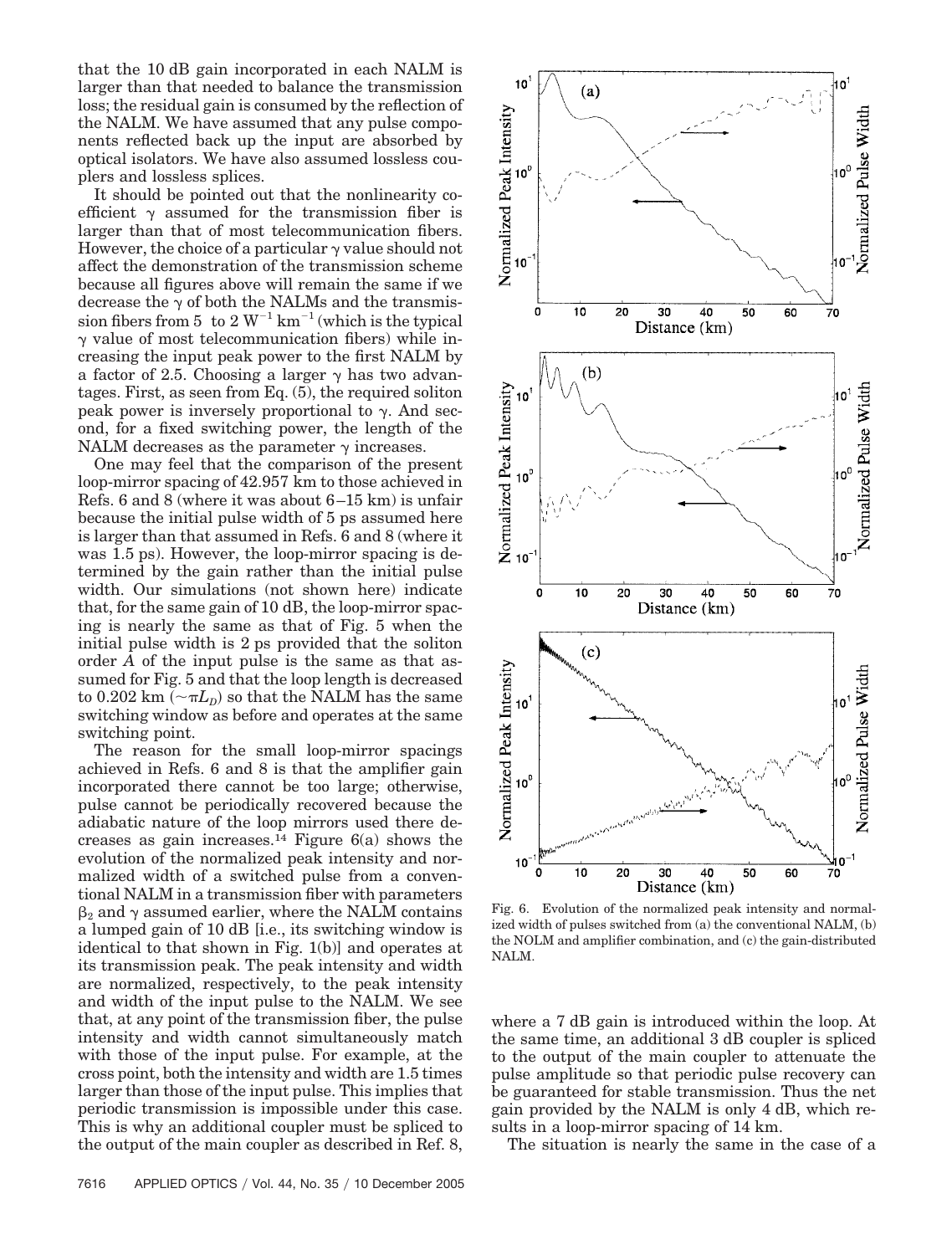NOLM and amplifier combination, which is illustrated by Fig. 6(b). Where the switching window is the same as shown by Fig. 2(b), i.e., the coupler has a power-splitting ratio of 60:40 and a lumped amplifier with 10 dB gain is placed between the input pulse and the NOLM that operates at its transmission peak. In this case, recovery of the input pulse is also impossible. At the cross point, both the intensity and width are 1.3 times larger than those of the input pulse. We have adjusted the loop length and the coupler power-splitting ratio while letting the NOLM operate at its transmission peak and found that the input pulse cannot be recovered in any case. However, the situation is different in the case of a gaindistributed NALM, which is shown by Fig. 6(c). Where the input pulse and the gain-distributed NALM are identical to those used for Fig. 5. We see that, as the propagation continues, the pulse intensity decreases and the pulse width increases, both in an exponential manner. At the cross point, the pulse intensity and width simultaneously match with those of the input pulse.

### B. Soliton–Soliton Interactions

A well-known aspect of solitons' behavior is their mutual interactions, of which two forms have been observed, i.e., short-range phase-dependent interaction and long-range phase-independent interaction. In the short-range interaction, solitons are spaced 1– 6 soliton widths apart. In this case, if a pair of solitons are initially in phase with the same amplitude, they perform a mutual oscillation, periodically coalescing and then separating again. A pair of out-of-phase solitons separate from each other after an initial attraction stage. The strength of these interactions decreases exponentially with initial soliton separation. Long-range interaction takes place when the initial solitons are spaced many soliton widths apart,<sup>15</sup> which is independent of the initial phase, being dependent on the initial soliton separation.

Figure 7(a) shows soliton–soliton interaction under conditions identical to those of Fig. 5 except that two in-phase solitons with an initial separation of 30 ps are considered, where each curve represents the pulse shape at the input of each NALM. The two solitons reveal mutual repulsion, resulting in a separation of approximately 80 ps at 430 km. This is a long-range interaction because the initial soliton separation is about 15 times larger than the average soliton width along the transmission line (considering that the NALM provides a pulse compression factor of about 4). Similar to that described in Ref. 6, we observed both repulsion and attraction of the solitons by adjusting the initial soliton separation.

The interaction, which may be caused by the dispersive background waves15 or the acoustic shockwave-induced electrostriction in optical fibers,<sup>16</sup> is detrimental to a soliton communication system. It can be partially suppressed by using lowly dispersive fibers to increase the dispersion length as shown in Fig. 7(b), where  $\beta_2$  of both the loop mirror and the



30 ps: (a)  $\beta_2 = -20 \text{ ps}^2/\text{km}$ , (b)  $\beta_2 = -10 \text{ ps}^2/\text{km}$ .

transmission fiber is reduced to  $-10 \text{ ps}^2/\text{km}$ . Correspondingly, the loop length is increased to 2.526 km and the peak power of the input soliton is decreased to 274.1 mW so that the NALM has the same switching window as before and operates at the same switching point. We have attempted to decrease  $\beta_2$  to  $-5$  ps<sup>2</sup>/km to further suppress soliton interaction, but the soliton cannot be periodically recovered. The reason is that the pulse switched by the NALM contains nonsoliton components, so the ratio of the loop-mirror spacing  $L_A$  to the dispersion length  $L_D$ should be large enough that the pulse can evolve into a fundamental soliton before arriving at the input port of the next NALM.

#### C. Effect of Raman Self-Scattering

The results presented thus far were obtained without consideration of higher-order effects such as RSS, TOD, and pulse self-steepening. It is known that RSS is the most harmful effect for long-distance transmission of picosecond solitons, whereas the effects of TOD and self-steepening are important only when the pulse wavelength is close to the zero-dispersion wavelength of the fiber or the pulse width is shorter than 0.1 ps. In this subsection, we consider how RSS affects soliton transmission and how this effect can be controlled.

Figure 8 shows spectra evolution under conditions identical to those used for Fig. 5 except that the RSS effect is considered, where Figs. 8(a) and 8(b) show the pulse spectra measured, respectively, at the input and output of each NALM. We see that RSS leads to a significant downshift of the optical carrier fre-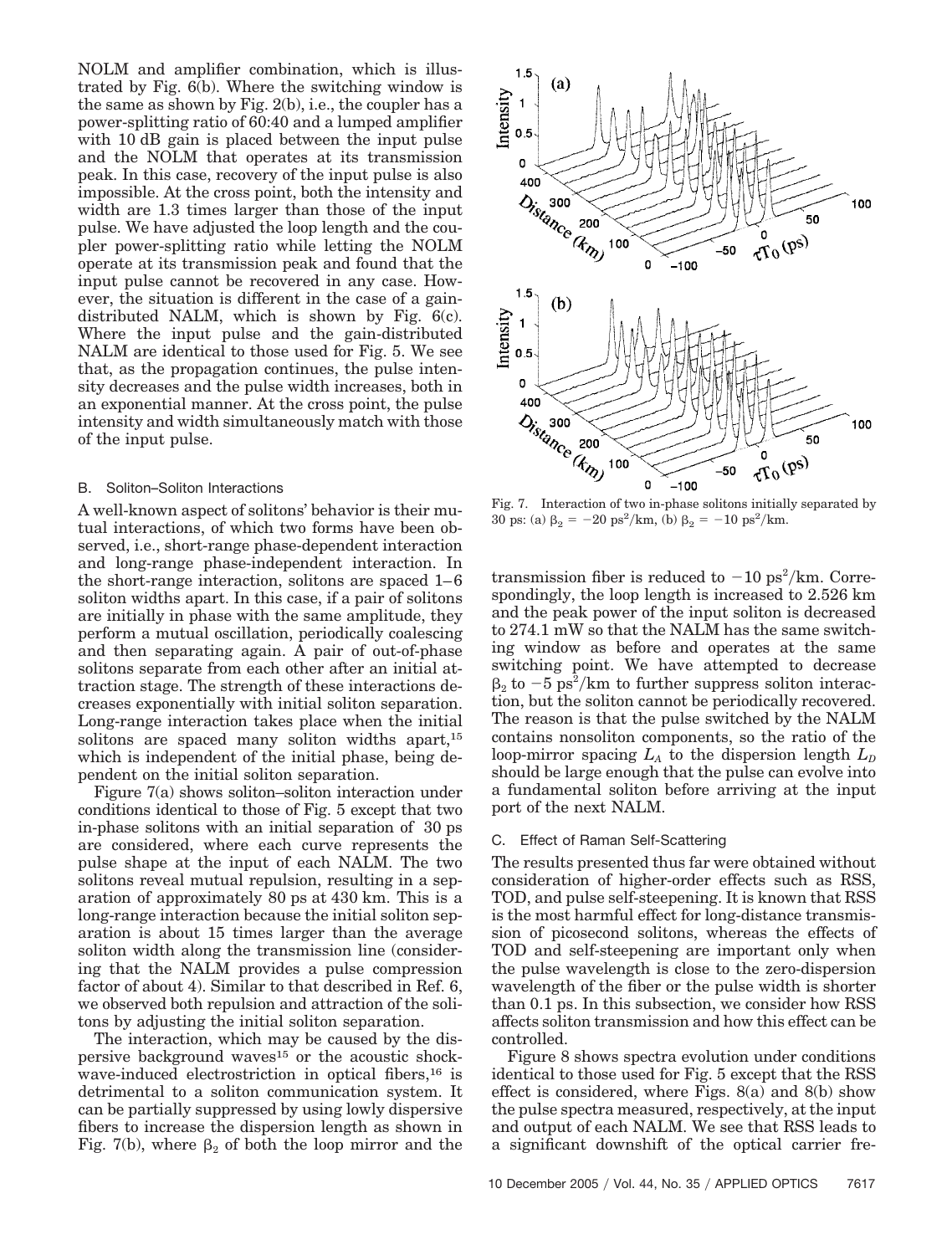

Fig. 8. Spectra evolution under conditions identical to those used for Fig. 5 except that the RSS effect is considered, where (a) and (b) show the pulse spectra measured, respectively, at the input and output of each NALM.<br>
Fig. 9. Soliton spectra measured at the output of each NALM output of each NALM

quency through the soliton self-frequency shift.17 For a transmission distance of 430 km, the center frequency shifts by 3000 GHz, which corresponds to a wavelength redshift of 24.4 nm if the center wavelength of the input pulse is 1550 nm. This is deleterious because the pulse spectrum will walk out from under the NALMs gain bandwidth. As a result, the pulse energy switched by the NALM becomes smaller and smaller until eventually it ceases to pass through the NALM and the transmission breaks down.

The RSS-induced soliton self-frequency shift may be suppressed by the NALM because of the gaindispersion effect<sup>18</sup> along the loop. Physically, this can be understood by noting that a shift of the soliton spectrum from the gain peak reduces the gain experienced by the center frequency of the soliton. At the same time, spectral components located near the gain peak are amplified more. Thus, the NALM has a built-in mechanism that tries to pull the soliton spectrum toward the gain peak, resulting in a decrease of the soliton self-frequency shift. We made an attempt to demonstrate this mechanism under conditions identical to those of Fig. 8 by simultaneously considering RSS and gain dispersion in the loop, but the soliton decayed after the second NALM. The reason is that the spectrum shift between two neighboring NALMs is so large that a significant portion of the spectrum shifts away from the gain peak, resulting in a significant decrease of gain experienced by the soliton. One possible solution<sup>6</sup> is to insert narrowbandwidth filters between neighboring NALMs. In this case, the filter will provide an additional force to



when (a) only the RSS effect is considered and (b) both the RSS effect and the gain-dispersion effect are considered. In both cases, the NALM has a distributed gain of 7.1 dB and the loop length is 2.526 km.

pull the soliton spectrum toward the gain peak. Thus, the spectrum shift between two neighboring NALMs is reduced so that gain dispersion in the loop can periodically balance the residual spectrum shift. Of course, the gain of each NALM should be slightly increased to compensate for the filter-induced energy loss.

An alternative solution without use of filters is to decrease the loop-mirror spacing by introducing a smaller gain within the NALM, so it is necessary to modify the structure of the gain-distributed NALM used for Fig. 8. The modification is simple and is as follows. The total gain around the loop is decreased to 7.1 dB while the loop length is increased to 2.526 km (i.e., twice as long as that assumed earlier). The parameters  $\beta_2$  and  $\gamma$  of both the loop and the transmission fiber remain unchanged, and the input pulse and the coupler power-splitting ratio are identical to those used for Fig. 8. In this case, the loop-mirror spacing is reduced to 28.94 km. Figure 9(a) shows the soliton spectra measured at the output of each NALM when only the RSS effect is considered (without consideration of the gain-dispersion effect). We see that the spectrum shift between two neighboring NALMs is much smaller as compared with the case shown by Fig. 8. For a transmission distance of 289.4 km, the center frequency shifts only by 300 GHz. This benefits from the fact that reducing the gain of the NALM not only decreases the loop-mirror spacing but also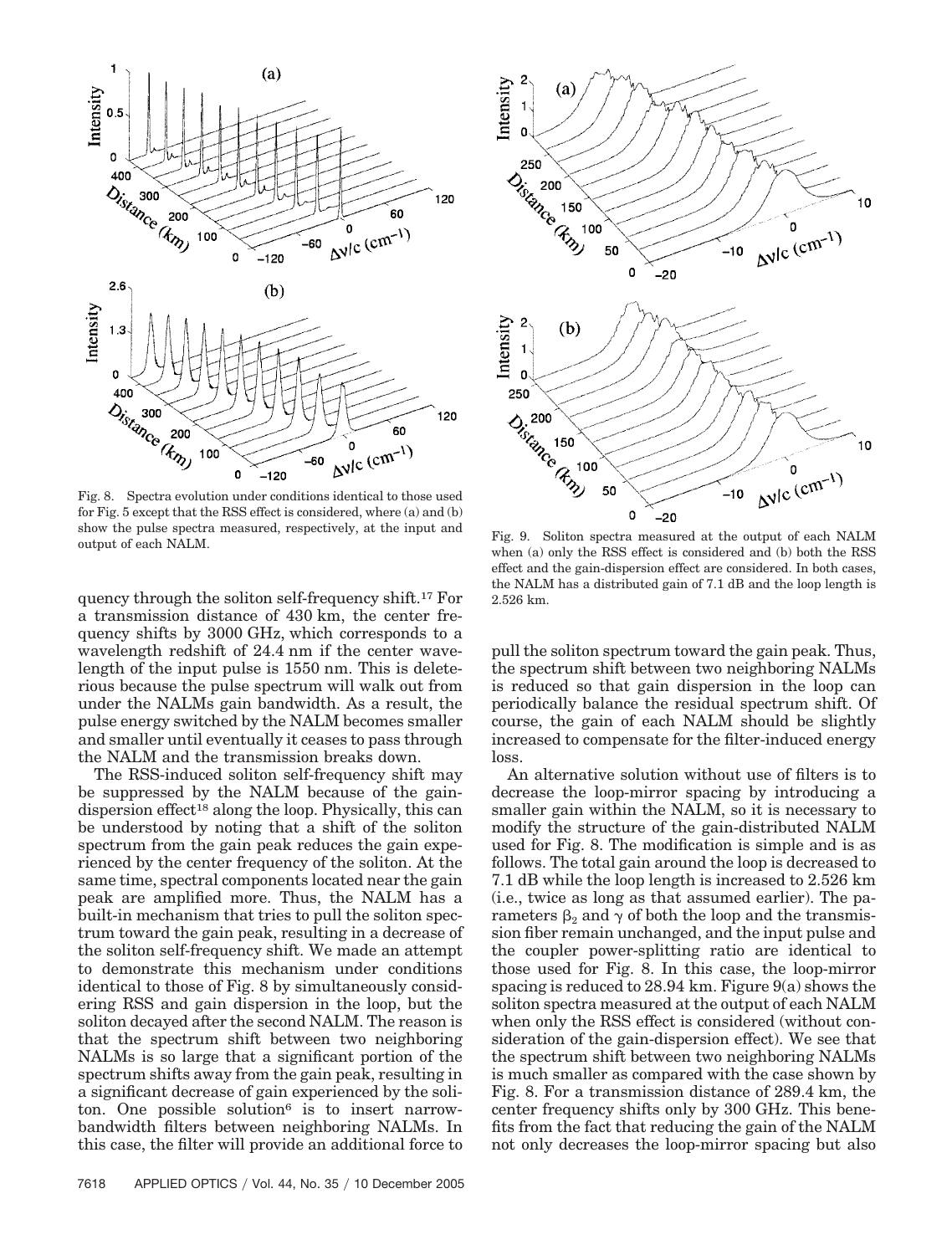

Fig. 10. Pulse width evolution under conditions identical to those of Fig. 9(b) except that the peak power of the input pulse to the first NALM is varied for (a) 487.4 mW and (b) 569.4 mW.

increases the average soliton width between two neighboring NALMs, both leading to a smaller spectrum shift.

Figure 9(b) shows the soliton spectra measured at the output of each NALM when both the RSS effect along the transmission fiber and the gain-dispersion effect within the NALM are considered, where the NALM, the input pulse, and the transmission fiber are identical to those used for Fig. 9(a) except that the loop-mirror spacing is decreased to 25.84 km to compensate for the gain-dispersion-induced energy loss. It is seen that, as compared with Fig. 9(a), the RSSinduced soliton self-frequency shift is suppressed by the gain-dispersion effect. For a transmission distance of 258.4 km, the center frequency shifts only by 150 GHz, which corresponds to a wavelength redshift of 1.2 nm if the center wavelength of the input pulse is 1550 nm.

#### D. Stability Analysis of the Transmission System

In practice, once the structure of the gain-distributed NALM and its spacing are fixed, stable soliton transmission should be maintained even with small variations of the initial pulse parameters such as amplitude and width. Fortunately, the NALM provides such a stabilization scheme because it provides a negative feedback mechanism for soliton transmission.6,8 Figure 10 shows the evolution of the pulse width under conditions identical to those of Fig. 9(b) except that the peak power of the input pulse to the first NALM is varied for  $487.4$  mW [Fig.  $10(a)$ ] and  $569.4$  mW [Fig. 10(b)] (the input pulse width is fixed at 5 ps), which correspond to input soliton orders of 0.99 and 1.07, respectively. We see that stable transmission can be achieved over a relatively large range of the peak power of the input pulse. The evolution of the pulse width is similar to the case in a dispersion management system, but here no dispersion– compensation



Fig. 11. Pulse width evolution under conditions identical to those of Fig. 9(b) except that the input pulse width to the first NALM is varied for (a) 4.71 ps and (b) 5.35 ps.

elements are used. Figure 11 shows pulse width evolution under conditions identical to those of Fig. 9(b) except that the input pulse width (FWHM) to the first NALM is varied for 4.71 ps [Fig. 11(a)] and 5.35 ps [Fig. 11(b)] (the peak power of the input pulse is fixed at 548.3 mW). Again, we see evolution patterns similar to those of Fig. 10.

The large stability range of the system benefits from the fact that the gain-distributed NALM has a broad switching window over which the quality of the transmitted pulse is very high. Comparing Fig. 3(b) with Figs. 1(b) and 2(b) we can see that the switching window of the gain-distributed NALM is nearly twice as broad as those of the conventional NALM and the NOLM and amplifier combination for the same gain of 10 dB. According to previous analysis, $8$  the broader the switching window is the larger the stability range will be. Thus, for a similar loop-mirror spacing (or a similar gain), soliton transmission with gaindistributed NALMs should be more robust to small variations of the initial conditions than that with conventional NALMs or NOLM and amplifier combinations.

## **5. Conclusion**

We have numerically shown that the amplifier spacing of a picosecond soliton transmission system can be significantly increased by use of gain-distributed NALMs instead of conventional NALMs or NOLM and amplifier combinations. The scheme is quite robust to variation of the initial conditions such as initial soliton power and width, which benefits from the fact that the gain-distributed NALM has a broad switching window over which the quality of the transmitted pulses is very high. We also show that soliton– soliton interactions can be reduced by using lowly dispersive fibers and that soliton self-frequency shift